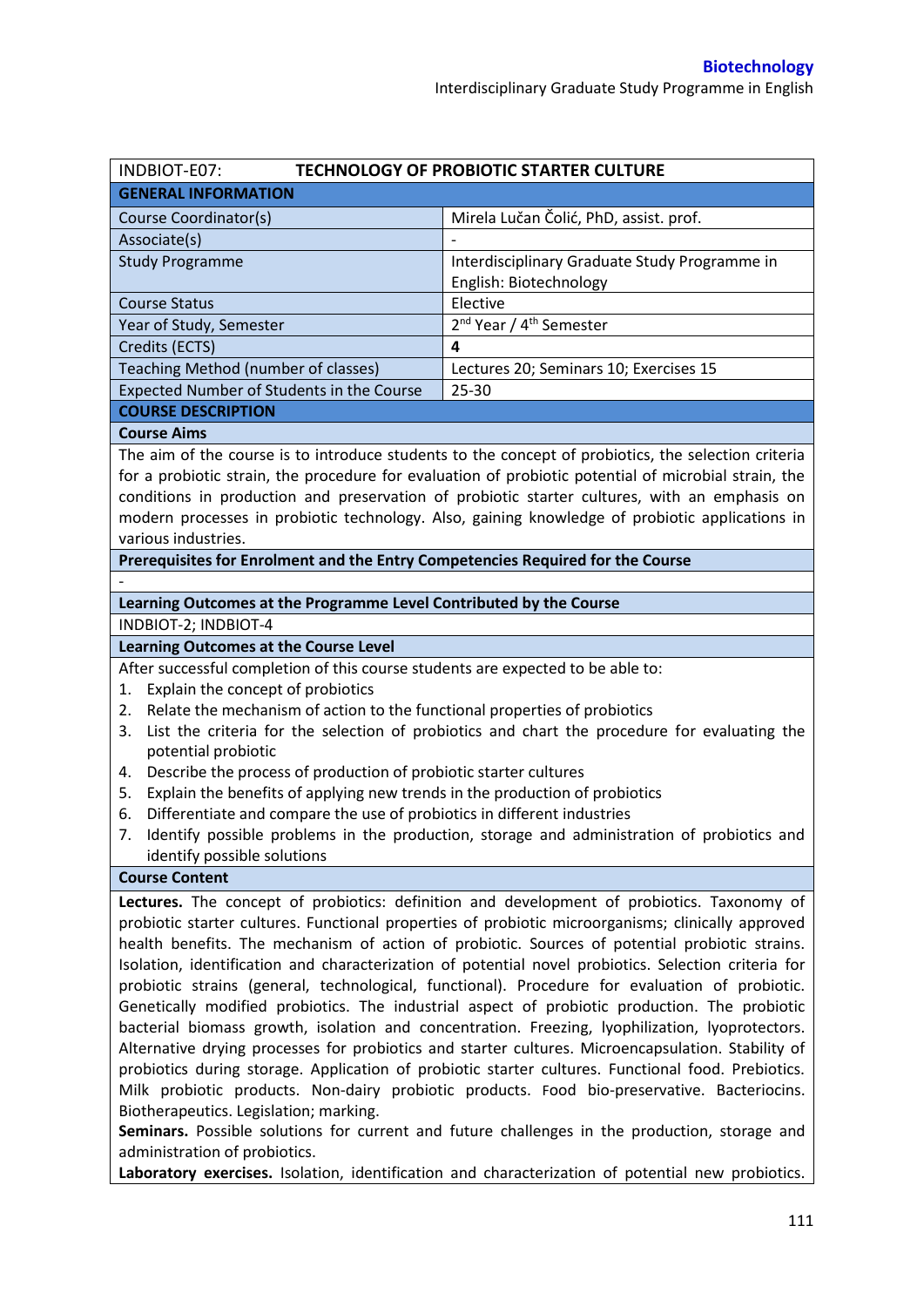Production of probiotic foods. Stability of probiotics during storage.

### **Teaching Methods**

Lectures; seminars; laboratory exercises

# **Students' Obligations**

Attendance at all forms of classes is mandatory and the students are obligated to attend all knowledge tests. The students may be absent from 30% (full-time students) and 50% (part-time students) of each of the forms of classes, provided that the absence is justified. An exercise or a seminar which has not been completed must be made up through a midterm exam.

**Monitoring the Activity of the Students (***Connecting Learning Outcomes, Teaching Methods, and Grading***)**

| <b>Class-related</b>    | <b>ECTS</b> | <b>Learning</b> | <b>Student activity</b>        | <b>Evaluation</b>                  | <b>Grade points</b> |      |
|-------------------------|-------------|-----------------|--------------------------------|------------------------------------|---------------------|------|
| activity                |             | outcome         |                                | method                             | Min.                | Max. |
| Attending classes       | 0.2         | $1 - 6$         | Attendance at<br>classes       | Keeping<br>records                 | $\overline{2}$      | 10   |
| <b>Seminars</b>         | 1.0         | $1 - 6$         | Seminar work                   | Presentation<br>of seminar<br>work | 10                  | 20   |
| Laboratory<br>exercises | 0.8         | 7               | Practical work                 | Laboratory<br>exercises<br>report  | 8                   | 20   |
| Final exam              | 2.0         | $1 - 7$         | Studying for the<br>final exam | Written exam                       | 30                  | 50   |
| <b>Total</b>            | 4           |                 |                                |                                    | 50                  | 100  |

### Evaluation of the written part of the final exam

| Percentage of correct answers (%) | Grade points |  |
|-----------------------------------|--------------|--|
| >95.00                            | 50           |  |
| 90.00-94.99                       | 47           |  |
| 85.00-89.99                       | 45           |  |
| 80.00-84.99                       | 40           |  |
| 75.00-79.99                       | 38           |  |
| 70.00-74.99                       | 35           |  |
| 65.00-69.99                       | 33           |  |
| 60.00-64.99                       | 30           |  |

## *Forming the final grade:*

The grade points awarded during class attendance are added to the points granted for the final exam. The grading process is conducted by absolute distribution, i.e. based on total achievements, and compared to the numerical system in the following manner:

A – Excellent (5): 90-100 grade points; B – Very Good (4): 80-89.99 grade points; C – Good (3): 65- 79.99 grade points;  $D$  – sufficient (2): 50-64.99 grade points

| Mandatory Literature (available in the library and via other media) |               |                  |  |  |
|---------------------------------------------------------------------|---------------|------------------|--|--|
| Title                                                               | Number of     | Availability via |  |  |
|                                                                     | copies in the | other media      |  |  |
|                                                                     | library       |                  |  |  |
| Foerst P, Santivarangkna C: Advances in Probiotic Technology,       |               |                  |  |  |
| CRC Press, New York, 2016.                                          |               |                  |  |  |
| JPS, Freitas AC: Probiotic Bacteria: Fundamentals,<br>Silva         |               |                  |  |  |